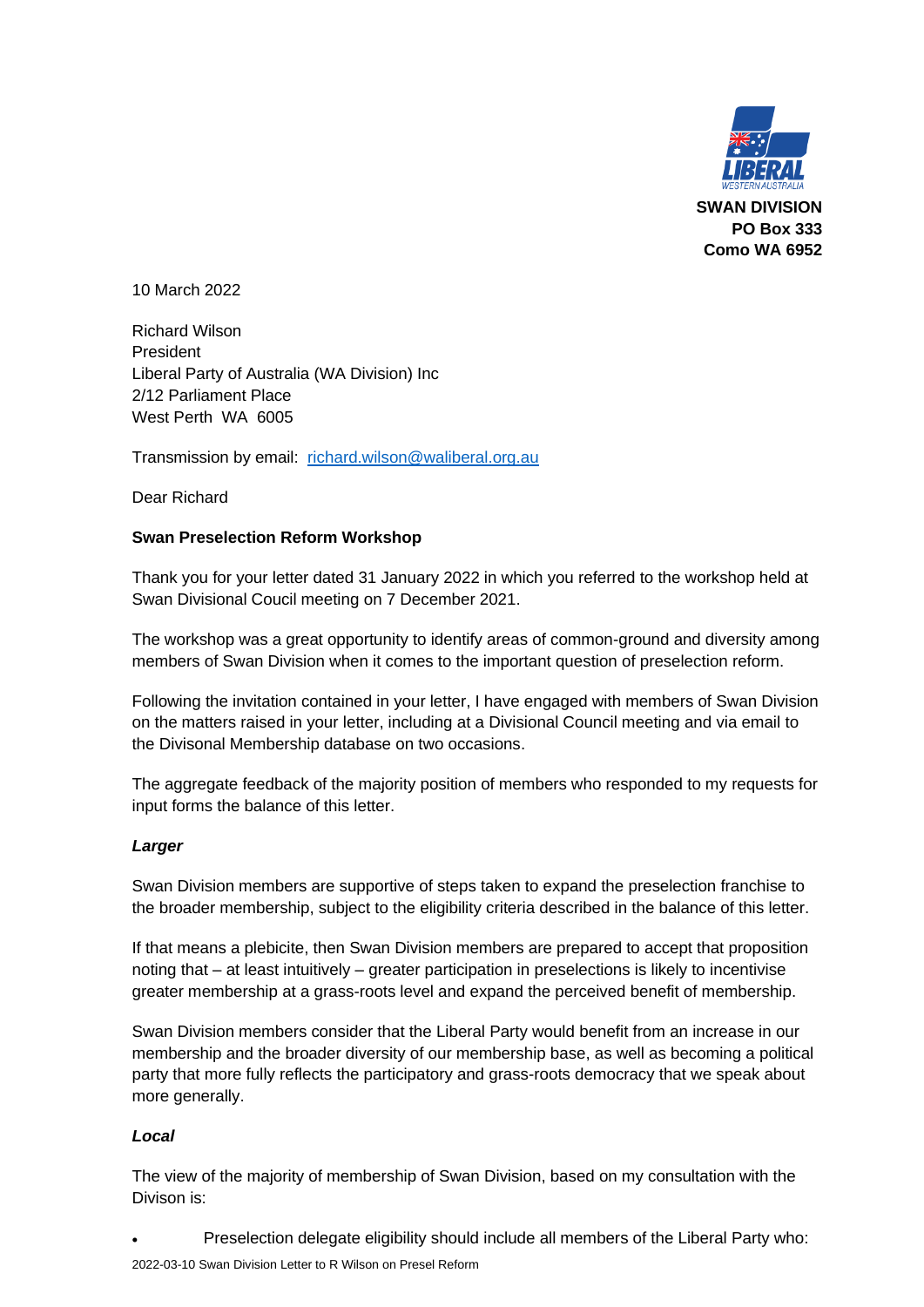- live within the relevant branch or divisional boundaries, according to the electoral role (or if they are not eligible to be on the electoral role because of age or Citizenship, provide suitable proof of residence) (**Criterion One**); *or*
- work within the relevant branch or divisional boundaries (and provide suitable proof) (**Criterion Two**); *and*
- as well as satisfying Criterion One *or* Criterion Two in respect of the relevant branch or divisional boundaries:,
	- are current financial members of the Liberal Party of Western Australia; and
	- that financial membership has been held for a period of not less than two consecutive years leading up to the relevant test for eligibility,

# (**Criterion Three**).

- There should be a "grandfathering" position in respect of the above criteria, along the following lines:
- Any member who satisfies Criterion Three in addition to either of Criterion One or Criterion Two retains eligibility in respect of that branch or division, even if the member subsequently fails to satisfy both of Criterion One or Criterion Two in respect of that branch or division, provided that the member retained unbroken financial membership of the party.
- Put another way, if an eligible member moves out of the division or branch boundaries either in terms of residential or primary work address, the member would retain eligibility except if that member's membership became unfinancial, in which case the deemed eligibility would expire.
- However, the person may subsequently satisfy Criterion One or Criterion Two in respect of the same or another branch or division and obtain eligibility as a preselector in that or another branch and division.

The majority of the membership of Swan Division does not support an eligibility criteria broader than this, notwithstanding the fact that people who have other connections to a branch or division may still make meaningful contributions to the Liberal Party in this context.

## *Simpler*

The membership of Swan Division agrees that preslections should be comprised of local members satsifying the criteria described above and centrally determined members selected from the general membership and/or State Council in accordance with a generally accepted random method.

Centrally determined members should also be required to be members of the Liberal Party of Western Australia with at least two consecutive years of membership.